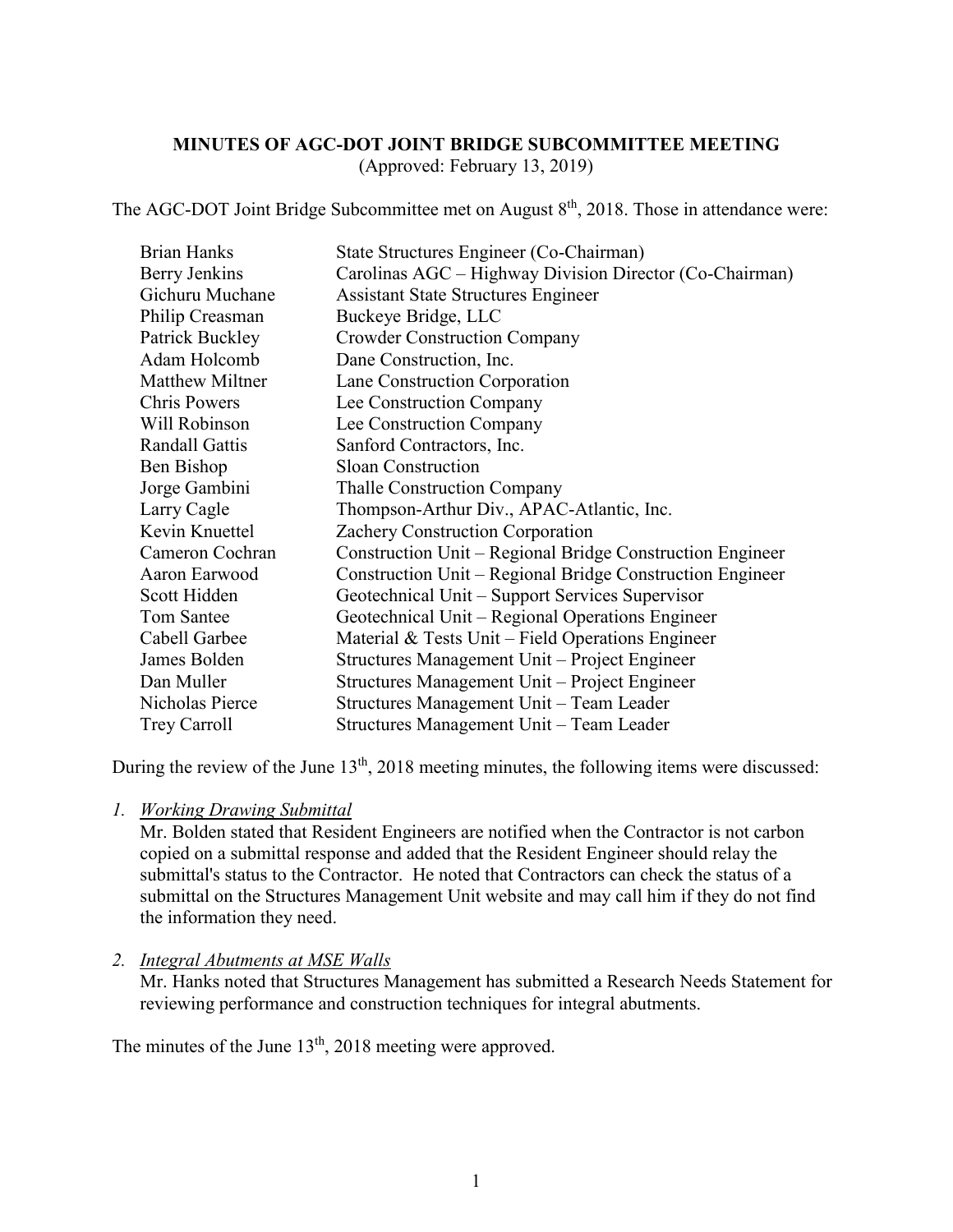The following items of new business were discussed:

#### *1. Anchor Bolt Layout*

Mr. Cochran discussed challenges with properly locating anchor bolts during substructure construction and inquired if additional dimensions could be provided to assist with anchor bolt layout. Mr. Buckley and Mr. Gattis stated they typically provide additional offset dimensions to assist field personnel and noted the offset dimensions are provided from either the workpoint or centerline of cap. Mr. Hanks suggested providing offset dimensions from the workpoint on the substructure plan sheets for anchor bolt layout.

#### **Action Item:**

## **Structures Management will develop an anchor bolt layout sample and share with the subcommittee for comment during the next meeting.**

#### *2. Rebar Sampling*

Mr. Earwood noted that regardless of a project's steel tonnage, Materials and Tests Unit is requiring two independent assurance sample bars be taken in the event one sample fails, another bar is available for testing. He stated the plan note for independent assurance samples should match Materials and Tests procedures for sampling reinforcing steel.

#### **Action Item:**

# **Construction and Materials and Tests will review sampling requirements and advise Structures Management if the independent assurance sample plan note needs revising.**

#### *3. Stone for Overlay Sampling*

Mr. Cochran discussed aggregate requirements for overlay systems and noted the only suppliers of the material are out of state. Mr. Earwood and Mr. Garbee discussed current sampling practices and noted inconsistences. Mr. Muller stated that internally the Department will discuss aggregate sampling requirements.

## **Action Item:**

# **Structures Management will coordinate a meeting with Materials and Tests and Construction to discuss sampling requirements.**

## *4. Curing Compound Sampling*

Mr. Earwood stated each batch of curing compound should be tested and certified prior to arrival on a project site. If certification is not provided, the Resident Engineer is responsible for sampling. He noted that clear curing compounds should not be used in order to ensure adequate coverage is achieved.

**Action Item: None**

## *5. Sloped Bottom of Wing Details*

Mr. Cochran discussed methods to form end bent wingwalls with sloped bottoms and noted construction concerns with adequately compacting material under the wings. Mr. Gattis added that forming sloped wingwalls on compacted fill requires cutting the forms. Mr.